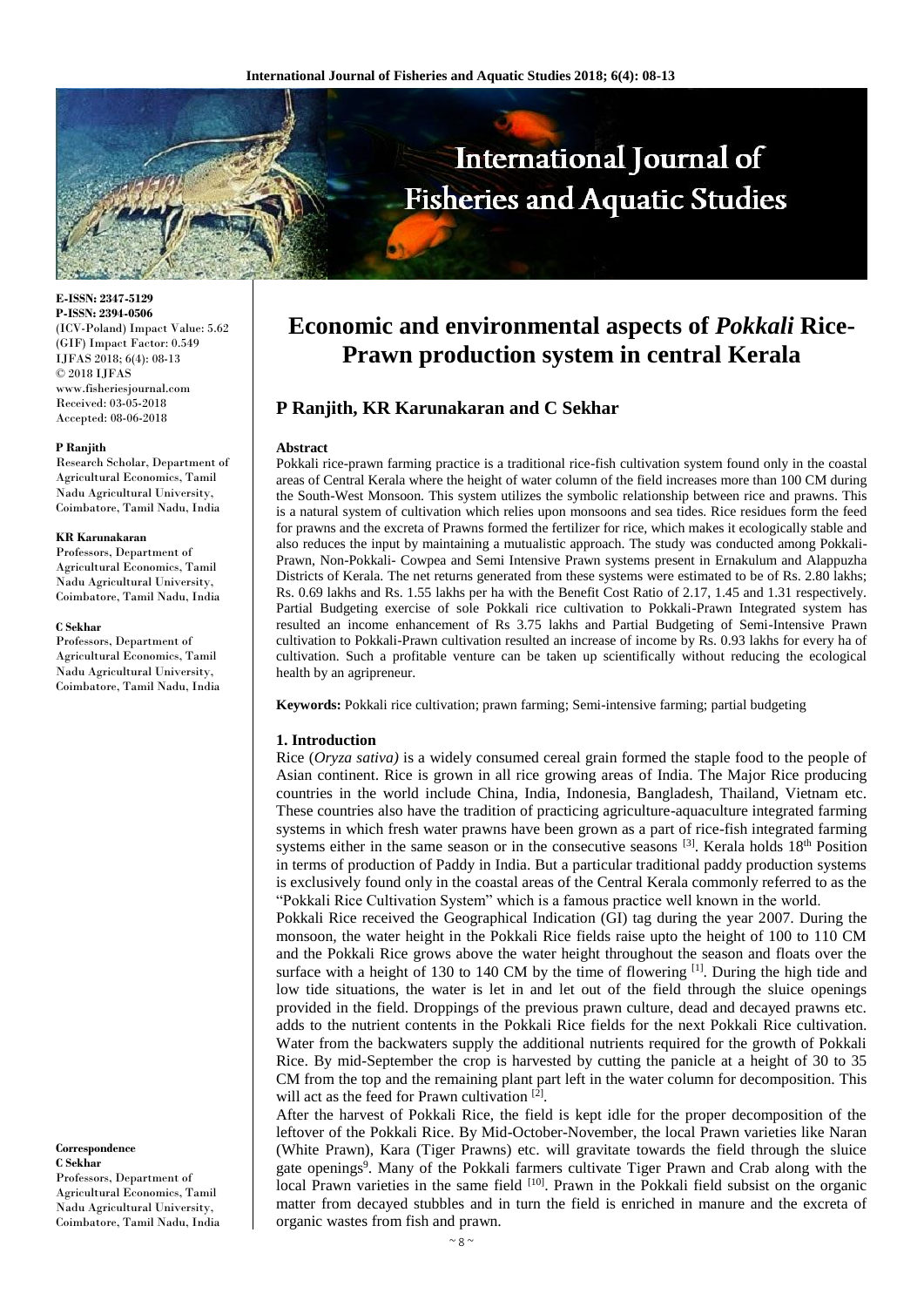By the second fortnight of March Prawn and Crab are harvested using "Bag Net" placed on the sluice gates. As Pokkali Rice variety is cultivated using organic farming methods, it has high export potential and medicinal value and it is produced for its special taste and high protein content as well.

Even though many attempts were made to study the Pokkali Rice Prawn system of cultivation till date, studies regarding economic and environmental aspects were very few in number. So this study was an attempt to bridge these gaps by providing the economics of Production of Pokkali Prawn system. An attempt was also made to address the environmental implications associated with Pokkali-Prawn system of cultivation as well. This study mainly focused on the following problems viz., Analyzing the economics of production of Pokkali - Rice-Fish farming system compared with other two production systems like Non-Pokkali-Cowpea system and Semi-Intensive Prawn system and studying the environmental issues related to this system and the policy implications were addressed to some extent but detailed analysis was not possible due to some inevitable constraints in collection of data.

#### **2. Materials and Methods**

Pokkali – Rice – Prawn cultivation system is one of the traditional system practiced in Kerala as the environmental conditions conducive to raise such crops. For that the Pokkali-Rice-Prawn cultivation which is predominant in Kerala were enlisted from the records of the Department of Agriculture and Fisheries and the potential districts in which the Pokkali-Rice-Prawn cultivation is predominant. The potential districts for Pokkali-Rice-Prawn cultivation were found to be the Ernakulum and Alappuzha Districts and hence these two districts were chosen in the First Stage.

In the second stage, North Paravur, Kochi and Kanayannur Taluks from Ernakulum District were selected for studying the Pokkali-Rice-Prawn Production system based on the maximum area of cultivation in the district. Non-Pokkali Farms and Prawn Farms were selected from the villages having similar soil conditions and climatic factors, which was

more or less similar to the area where the Pokkali farms were located. Aluva and Cherthala taluks were selected for this purpose. From the selected taluks, three villages were randomly selected based on maximum cultivation area and from these villages, 10 farmers were selected randomly in the third stage, making a total sample size of 90 Pokkali farmers, 30 Non-Pokkali-Cowpea farmers and 30 Semi-Intensive Prawn farmers following a three stage random sampling technique. Thus, a total sample size consisted of 150 farmers to represent three different production systems followed in the Coastal area of Central Kerala.

Both primary and secondary data were collected for the study to fulfill the objectives enshrined. The primary data required for the study was collected through personal interview method using a well-structured and pre-tested interview schedules. Three separate sets of interview schedules were prepared to collect details from the farmers from different categories.

The study was conducted among Pokkali-Prawn, Non-Pokkali- Cowpea and Semi Intensive Prawn systems present in Ernakulum and Alappuzha Districts of Kerala during the year 2017 and the data related to the year 2016.

### **3. Results and Discussion**

Pokkali cultivation can be considered as man's ingenuity in harnessing natural events for farming. It is a system of integrated farming, which does not affect the natural ecological processes. This system does not require any external inputs). Pokkali is a unique system which combines rice cultivation as well as prawn culture in the same field. Traditionally only one crop of rice is taken in a year; the rest of the season prawn farming is initiated in a traditional manner. The farmers use a native variety for rice cultivation known as Pokkali having duration of 120 days [7]. This variety is effectively resistant to flood and salinity. Other varieties which are being used include Chettivirippu, Vyttila-1 and Vyttila-2 varieties <sup>[12]</sup>. While discussing the Pokkali -Paddy cum Prawn Production System, the principal dates and events are to be taken note of to make the system very effective and hence these details are accessed and the results are presented in Table 1.

| S. No | <b>Important Dates to Remember</b>     | <b>Important Events to be Practiced</b>                                            |  |
|-------|----------------------------------------|------------------------------------------------------------------------------------|--|
| 01    | April Last Week                        | Drying up the lands,<br>٠<br>Strengthening of Field Bunds                          |  |
| 02    | June First Week                        | Levelling the top of the Mounds and Sowing depends upon the rain                   |  |
| 03    | July (After 28 to 30 Days)             | Transplanting of Rice                                                              |  |
| 04    | August                                 | Weeding Should be Carried out thoroughly                                           |  |
| 05    | October / November                     | Rice Harvesting to be carried out based on the Maturity                            |  |
| 06    | <b>First Fortnight of November</b>     | Prawn filtration starts and Sluices fixing activity to be carried out<br>$\bullet$ |  |
| 07    | Last Week of November                  | Prawn siblings are to be introduced in to the Rice field<br>٠                      |  |
| 08    | After 70 Days of Stocking of Prawn Fry | Harvest of White Prawn (Penaeus indicus) or Naran to be carried out                |  |
| 09    | After 90 Days of Stocking of Prawn Fry | Harvest of Tiger Prawn (Penaeus monodon) (Kara) to be carried out.                 |  |
| 10    | Before April First Week                | Final Harvest of Prawns are to be carried out                                      |  |

**Table 1:** Important dates and time to be followed in pokkali system of cultivation

Table 1 revealed the details of time bound operations to be performed in the Pokkali farms for realizing better harvest of both Rice and Prawns in the wonderful environment. This system makes the environment ecologically acceptable and environmentally supportive to the farmers who perform the different tasks of Pokkali Rice Fish cultivation system. Absence of fertilizer application and pesticide spray made the system organic and the output of the Pokkali Rice and Fish or Prawn are readily acceptable to the consumers even at higher

price per unit of the produce is an impact created by the system. Though the system is well accepted among the practitioners and the stakeholders, there were certain constraints in executing or continuing the Pokkali Rice-Fish cultivation system which are discussed in the end of the discussion.

The cultivation starts during the first week of June and the realization of output by the end of March of every year leaving the April and May months for drying the ponds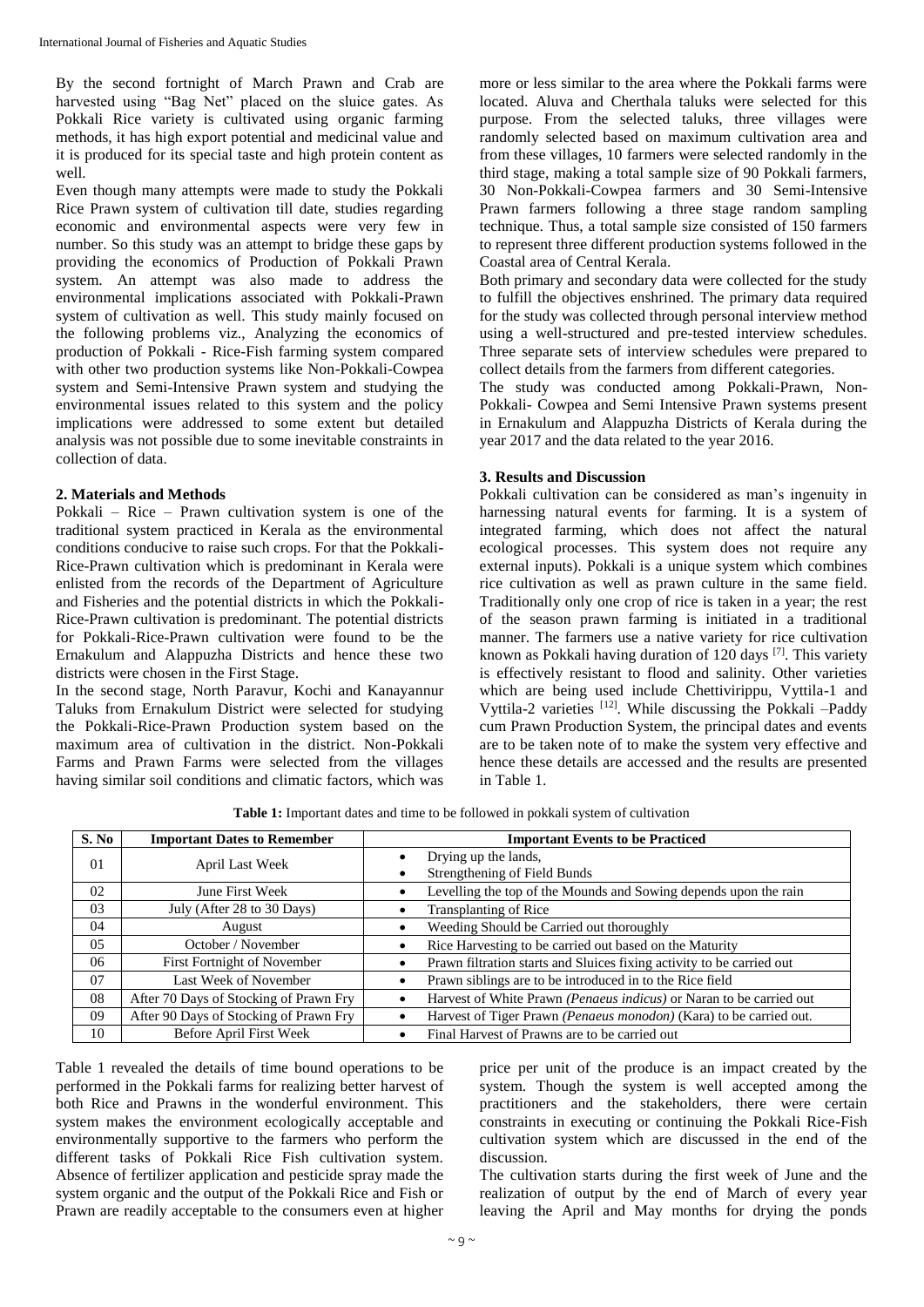thoroughly for avoiding any infection in the cultivable zone. In general, during the low saline phase, the paddy cultivation is practiced in the Pokkali Farms and the Prawn cultivation took place during the high saline phase  $[13]$ .

Such an ecological friendly system and its establishment should be known to the young groups. The youngsters are to be motivated by highlighting the economic advantage associated with the system which permits the young entrepreneurs or farmers to enter into the system. In this circumstance, analyzing the results with respect to the objectives of analyzing the costs and returns become important. The results are analyzed and discussed in different headings which are delineated below

 Costs and Returns realizable from different Pokkali **Systems** 

- Comparative Advantage of Pokkali Prawn Production System
- Comparative Advantage of Pokkali System to Semi-Intensive Prawn Production System
- Environmental Impact of Development Projects to Pokkali Fields
- Constraints in Pokkali-Rice-Prawn Production System

## **3.1 Costs and Returns Realizable from Different Pokkali Systems**

The main objective of the study was to estimate the total cost and return realizable from the Pokkali prawn cultivation system in comparison with other two production systems. The details of analyzed information are delineated in Table 2.

| S.<br>No | <b>Particulars of Costs and</b><br><b>Returns</b> | Pokkali Rice-Prawn<br><b>System</b> | Non-Pokkali-Cowpea<br><b>System</b> | <b>Pokkali Semi-Intensive Prawn Production</b><br><b>System</b> |
|----------|---------------------------------------------------|-------------------------------------|-------------------------------------|-----------------------------------------------------------------|
|          | Total Cost Incurred in<br>Rupees per Ha           | 240000                              | 151000                              | 494000                                                          |
|          | Gross Return Realized in<br>Rupees per Ha         | 521000                              | 220000                              | 649000                                                          |
|          | Net Return Generated in<br>Rupees per Ha          | 281000                              | 69000                               | 155000                                                          |
|          | <b>Output-Input Ratio</b>                         | 02.17                               | 01.46                               | 01.31                                                           |

**Table 2:** Costs and Returns from Different Pokkali Farming Systems

Table 2 revealed the details of costs and returns realizable under different Systems of Pokkali cultivation. The Pokkali Rice-Prawn Production System has generated a gross return of Rs 5.21 lakhs per annum in which the Rice alone generated a loss of around Rs. 63000 which was compensated by the Prawn production system. Combined together the Pokkali Rice-Prawn Production System could generate a net return of Rs 2.81 lakhs per annum with an output – input ratio of 2.17 which revealed that for a rupee of investment in Pokkali Rice-Prawn Production system, one could realize a net return of Rs. 1.17 indicated that the system is profitable. Intensive management with time bound care could enhance the profit from the system on a higher scale. Rice cultivation alone not profitable under the organic farming, but the overall Pokkali farming system is made highly profitable by including prawn cultivation in the succeeding season  $[14]$ .

Another system practiced by the farmers in the study environ is the Non Pokkali-Cowpea System. In this system, the cost of production of Cowpea was accounted to be around 77000 Rupees per ha and the system had consumed an amount of Rs. 1.51 lakhs per annum per ha and capable of providing a gross income of Rs 2.20 lakhs per annum per ha leaving a net return of only Rs 69000 Rupees per ha per annum. The output-input ratio was arrived at 1.46 only indicated that for a rupee of investment into the system, the farmer could realize only 46 paise alone as his return from the system. When one could compare the Pokkali Rice-Prawn production system and the Non-Pokkali – Cowpea production system, the Pokkali Rice-Prawn Production system found to be the highest revenue earner and hence one can resort to the Pokkali Rice-Prawn Production system.

One another system practiced by the farmers in Central Kerala is Pokkali-Semi Intensive Prawn Production system. These shrimp farms are shallow impoundments, which are utilized for culture on scientific lines involving advanced techniques so that higher doses of inputs are applied to increase the productivity. The semi intensive shrimp farms are capital intensive and require higher initial investment. Under

this system, extra care is taken in the selection, location, design and preparation of farms, seed, stocking density, fertilization, feeding (with formulated feeds), aeration, harvesting, marketing, etc. Compared to extensive farms, more controls at different stages of production could be possible under semi intensive farming.

In this study, the semi-intensive prawn production system could generate an output value of 6.49 lakhs of Rupees per annum per ha with a resource consumption value (Cost) is arrived at 4.94 lakhs of rupees per ha per annum leaving the net return of Rupees 1.55 lakhs per ha per annum. In a production function fitted to assess the resource use efficiency of semi- intensive Pokkali prawn production system, the sum of the values of the coefficients of production function fitted yielded 0.996 which indicates that almost unitary economics of scale or a constant return to scale have been prevailing under the system revealed that the system is profitable<sup>11</sup>. Beyond that the farmer is not advised to add any additional input to enhance the output of Prawn.

## **3.2 Comparative Advantage of Pokkali Prawn Production System**

To highlight the advantage of one system over the other production system, normally the economists will be adopting the partial budgeting technique as their tool to assess which system has the added returns with reduced costs so that it will be advantageous to the farmers or the agripreneurs. In this context, the study has attempted to project the three systems of Pokkali cultivation and hence the author has used the Partial Budgeting technique to assess the advantages associated with the system.

The partial budgeting analysis of Sole Pokkali-Prawn Production System which is depicted in Table 3 has highlighted that an increment in the income to the tune of Rs. 3.75 lakhs for every ha of production indicating that the Pokkali-Prawn Production system is a promising Integrated Farming System giving higher returns to the farmers. The details are presented in Table 3.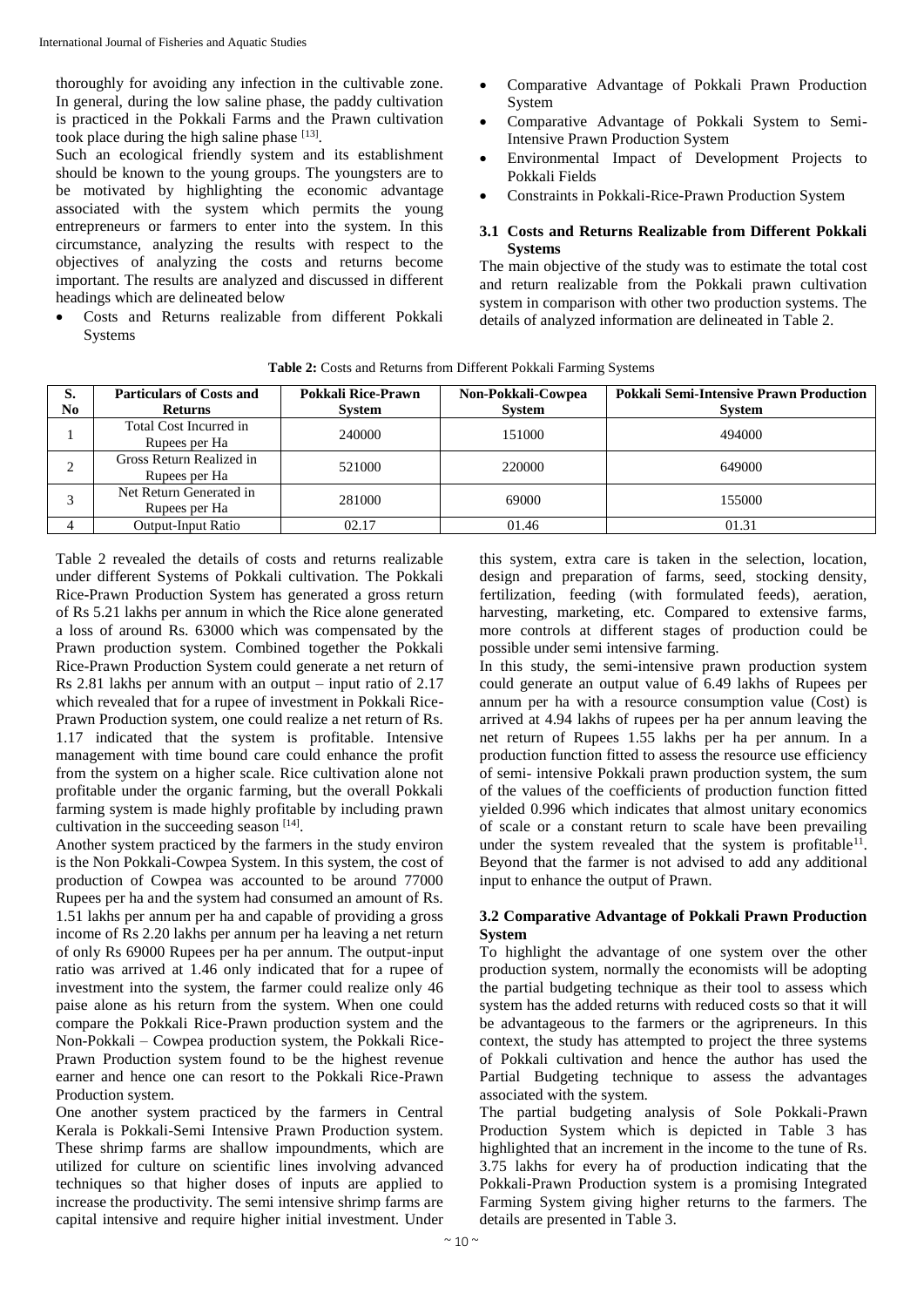| <b>Added Costs (Rupees per Ha)</b>     |       | <b>Added Return (Rupees per Ha)</b> |        |
|----------------------------------------|-------|-------------------------------------|--------|
| Cost of Prawn Seed and Stocking        | 21000 | Value of Prawn Output               | 415000 |
| <b>Additional Labor Cost</b>           | 22000 | Return from Byproduct               | 3000   |
| <b>Reduced Return</b>                  |       | <b>Reduced Cost</b>                 |        |
| Reduced Return due to any other inputs | 00    | Reduced Cost of using any input     | 00     |
| Total                                  | 43000 | Total                               | 418000 |
| Net Gain in Rupees                     |       |                                     | 375000 |

**Table 3:** Partial Budgeting of Sole Pokkali System to Pokkali-Prawn Production System

The value of Prawn output is arrived at Rs 4.15 lakhs and the Manurial value of the byproduct is arrived at Rs 3000. Put together the value of added return is arrived at Rs. 4.18 lakhs from the Pokkali-Prawn Production System. The net gain from the Pokkali-Prawn Production over the Pokkali Rice Cultivation system is accrued at Rs 3.75 lakhs and if we combine both the production system, the venture will be profitable and hence the system is recommended for wider adoption by the young agripreneurs in that locale.

By adopting semi-intensive farming, shrimp can be produced at low costs compared to extensive system of farming. Highlighting the importance of semi-intensive farming [4], It is observed that "the search for efficient operating levels has taken the farmer operating with extensive system to semiintensive systems [8] . Similarly, the intensive farmer has also shifted to semi intensive systems. The end result is more consistent production with less risk. In this circumstance, the economic gain associated with the system need to be assessed and hence a partial budgeting technique is employed for that purpose and the results are presented in Table 4.

### **3.3 Comparative advantage of pokkali system to semiintensive prawn production system**

| Table 4: Partial Budgeting of Pokkali-Prawn System to Semi-Intensive Prawn Production System |                              |  |  |
|----------------------------------------------------------------------------------------------|------------------------------|--|--|
| Added Costs (Rupees per Ha)                                                                  | Added Return (Runees ner Ha) |  |  |

| <b>Added Costs (Rupees per Ha)</b> |        | <b>Added Return (Rupees per Ha)</b> |        |
|------------------------------------|--------|-------------------------------------|--------|
| Cost of Seed                       | 40000  | Pokkali Rice Yield                  | 65000  |
| <b>Additional Labor Cost</b>       | 65000  |                                     |        |
| <b>Reduced Return</b>              | $_{0}$ | <b>Reduced Cost</b>                 |        |
| Value of Reduced Prawn Yield       | 6000   | Pond Aeration                       | 17000  |
|                                    |        | Prawn Feed                          | 119000 |
|                                    |        | Application of Lime                 | 2000   |
|                                    |        | Value of Organic Fertilizer         | 1000   |
| Total                              | 111000 | Total                               | 204000 |
| Net Gain in Rupees                 |        |                                     | 93000  |

Table 4 revealed that the Pokkali-Prawn production system has yielded a net gain of Rs 93000 over the Semi-Intensive Production System indicating that the Pokkali Prawn Production system has a clear advantage over the semiintensive prawn production system.

### **3.4 Environmental impact of development projects to pokkali fields**

When one could examine the environmental impacts of developmental projects to the Pokkali fields, the Pokkali cultivation is under threat. The potential benefits of Pokkali cultivation is not appropriately examined by the Socially– Politically Important persons in the Kerala state. In the recent history of Kerala especially in Kochi, the most important milestone was the establishment of International Container Trans-shipment Terminal (ICTT), otherwise known as the Vallarpadam Terminal, which has paved the way for increased connectivity in goods transportation through new bridges, national highways, Rail links and through waterways. Due to these, the Pokkali fields are directly and indirectly affected because of these development projects [5]. The structures established in these areas like pillars etc. hinders the natural flow of water to the Pokkali fields and as a result, artificial water management became necessary in these environment. These details are analyzed and the results are presented in Table 5.

| S. No | <b>Environmental Challenges</b>                                | <b>Number of Farmers</b><br>(Multiple Responses) | <b>Percentage to Total</b> |
|-------|----------------------------------------------------------------|--------------------------------------------------|----------------------------|
| 01    | Threat due to the Establishment of Vallarpadam Terminal        | 82                                               | 54.67                      |
| 02    | Linking of Vallarpadam Terminal through Railways and Waterways | 62                                               | 41.33                      |
| 03    | Natural Flow of Marine Water gets Affected                     | 104                                              | 69.33                      |
| 04    | Real Estate Threats to Pokkali Fields                          | 95                                               | 63.33                      |
| 05    | Loss of Wetlands resulted in Ecological Imbalance              | 89                                               | 59.33                      |
| 06    | Water Logging permits indirect Health Disorders                | 108                                              | 72.00                      |
|       | <b>Total Responses</b>                                         | 150                                              |                            |

**Table 5:** Environmental Impact of Development Projects to Pokkali Fields

The permanent structures like establishment of Vallarpadam Terminal is one of the biggest constraint to Pokkali Cultivation. It affects directly or indirectly. All other challenges listed between 3 and 6 are mainly because of the terminal which was linked through Highways, Railways and Waterways which has hampered the Pokkali cultivation drastically. Construction of Vallarpadam Terminal Road and its linkages with waterways and railways hindered the natural flow of tidal waves into the Pokkali fields, which is the backbone of Prawn farming. The indirect effect accounts the booming of land prices in the nearby areas of Vallarpadam Terminal due to the artificial demand created by the real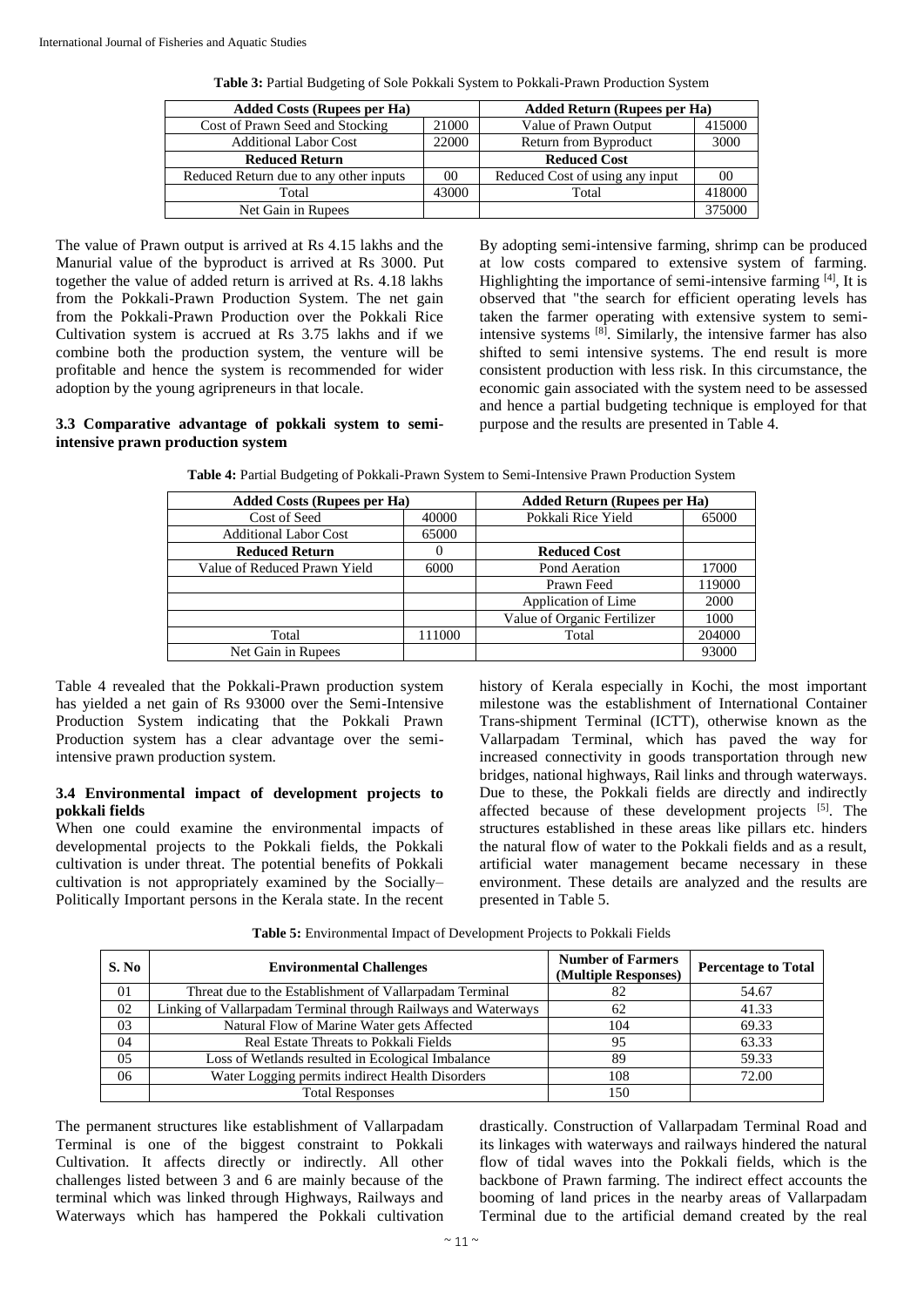estate investors, promoters and Multi-National Corporations.

This real estate motivation encourages many farmers to stop the practice of Organic Pokkali-Rice cultivation. Acquiring of land in the Pokkali areas and embarking the area becomes water logged and the area becomes polluted. These waterlogged, swampy fields could not put for any other use other than real estate developments. The huge loss of wetlands also disturbs the ecological balance. As a consequence, the dream of food security for the state will not be realized with the destruction of Pokkali fields in the name of development.

The cultivation of Pokkali Rice-Prawn production systems is significantly different from normal wetland cultivation of paddy. Gravitating water in and out of the fields during the high tide and low tide conditions respectively is considered as the major difference between the systems. Water parameters are affected by this water exchanging process. Presence of Nitrous Oxide in the water sample taken from the Pokkali field occurs only when an oxidized condition is maintained in the system <sup>[6]</sup>. Continuous exchange of water during high tides and low tides throughout the production peri9od helps to maintain sufficient amount of Oxygen in the fields and it helps to create an oxidized condition in the production system rather than a reduced condition.

Methane (CH4) emissions will reach to the peak only when proper reduced condition is attained in the system or in the absence of Oxygen. So through practicing this Pokkali – Prawn system, the farmers are reducing the load of Methane gas emission, thus reducing the contribution of Green House Gases (GHG) from these environment.

Discontinuing Pokkali cultivation will greatly affect the Prawn farming practices. The juvenile Prawn lack the high protein supplement from the decaying stubbles and vulnerable to many diseases. Without Pokkali farming, the flooded land becomes more acidic less oxygen availability, which is in turn detrimental to prawn farming.

Another threat of monoculture of Prawn without practicing Pokkali rice cultivation will lead to loss of livelihood to many of the rural women, who work in the paddy fields. Discontinuation of Pokkali and Monoculture of Prawn and Shrimp will lead to disturbances in the ecological balance of Pokkali rice fields leading to loss of biodiversity. Monoculture of Prawn will give higher yield in the early periods but eventually the yield will come to decline shortly (Vijesh, 2006). So practicing this unique production system is important not only from the ecosystem perspective but also from the environmental sustainability point. With these prelude, the environmental impact actually created were analyzed in the study environment and the same are analyzed and the results are presented in Table 5.

Table 5 revealed that for all the challenges enlisted and documented, the core challenge was found to be the Erection of Vallarpadam Terminal and its linkages through highways, railways and waterways. Most of the farmers were of the opinion that the natural water flow gets affected and water logging takes place which indirectly promotes some health disorders. Any project and its implementation for economic and social advantage, the same should be subjected to Environmental Impact Analysis. Due to many of the constraints, the total area under Pokkali cultivation of 25000 ha has been reduced to a mere 5000 ha. Such erosion had taken place in the last few decades  $[12]$ . Further studies are needed in that direction to restore the Pokkali Practices in Kerala and its socio-economic incentives.

**3.5 Constraints in Pokkali-Rice-Prawn Production System** Beyond certain challenges, the Pokkali – Rice – Prawn Production system is also facing certain production constraints also. Though these constraints are manageable, it hinders heavily during the season which are analyzed and the results are presented in Table 6.

| S. No | <b>Particulars of Constraints</b>                             | <b>Number of Respondents</b> | <b>Percentage to Total</b> |
|-------|---------------------------------------------------------------|------------------------------|----------------------------|
| 01    | Lack of Farm Labor for Pokkali Farming Practices              | 128                          | 85.33                      |
| 02    | Absence of Seasonal Rain                                      | 78                           | 52.00                      |
| 03    | Higher Distance between the Harvest Zone to Processing Centre | qq                           | 66.00                      |
|       | <b>Total Respondents</b>                                      | l 50                         |                            |

**Table 6:** Constraints Faced By the Farmers of Pokkali-Rice-Prawn Production System

Table 6 revealed that the Pokkali farming practices has few production constraints. Among the three production constraints, lack of farm labor for Pokkali farming practices found to be the foremost constraints which was reported by 85 per cent of the respondents whom are practicing the Pokkali cultivation followed by higher distance between the harvest point to processing center because of the wet condition of the rice, it should be taken immediately to for drying and cleaning for distribution to the consuming units. Periodically the harvested panicles need to be brought to the drying floor or threshing floor on small lots and hence it become a constraint because of the inundated water. For that also labor requirement is more and it is not available on time and however it is being managed by the farmers and the practicing of Pokkali Rice-Prawn production is a continuous one. Great applause to the farmers of Central Kerala for doing such a service to the humanity through serving the food and fish and ensuring the food security.

## **4. Conclusion and policy implications**

The study has focused on the economic and environmental aspects of Pokkali –Rice – Prawn production system in comparison with other two systems like Non - Pokkali-Cowpea Production system and Semi-Intensive Pokkali Prawn Production System. There was much difference in terms of cost and returns in the three production systems identified. Among the three, the Pokkali-Rice-Prawn Production system alone is capable of fetching highest net return over the other two systems and found to be economically viable enterprise. When the environmental aspects were examined, the Presence of Nitrite nitrogen in the water samples from Pokkali fields indicated that oxidized condition prevailed in the system due to continuous exchange of water throughout the production period which reduced the methane production to minimum. Considering the environmental threats available to Pokkali farms, the Pokkali Farmers can establish a producer organization for their betterment in terms of enhancing production, protecting the Pokkali Farms from external threat and to command higher